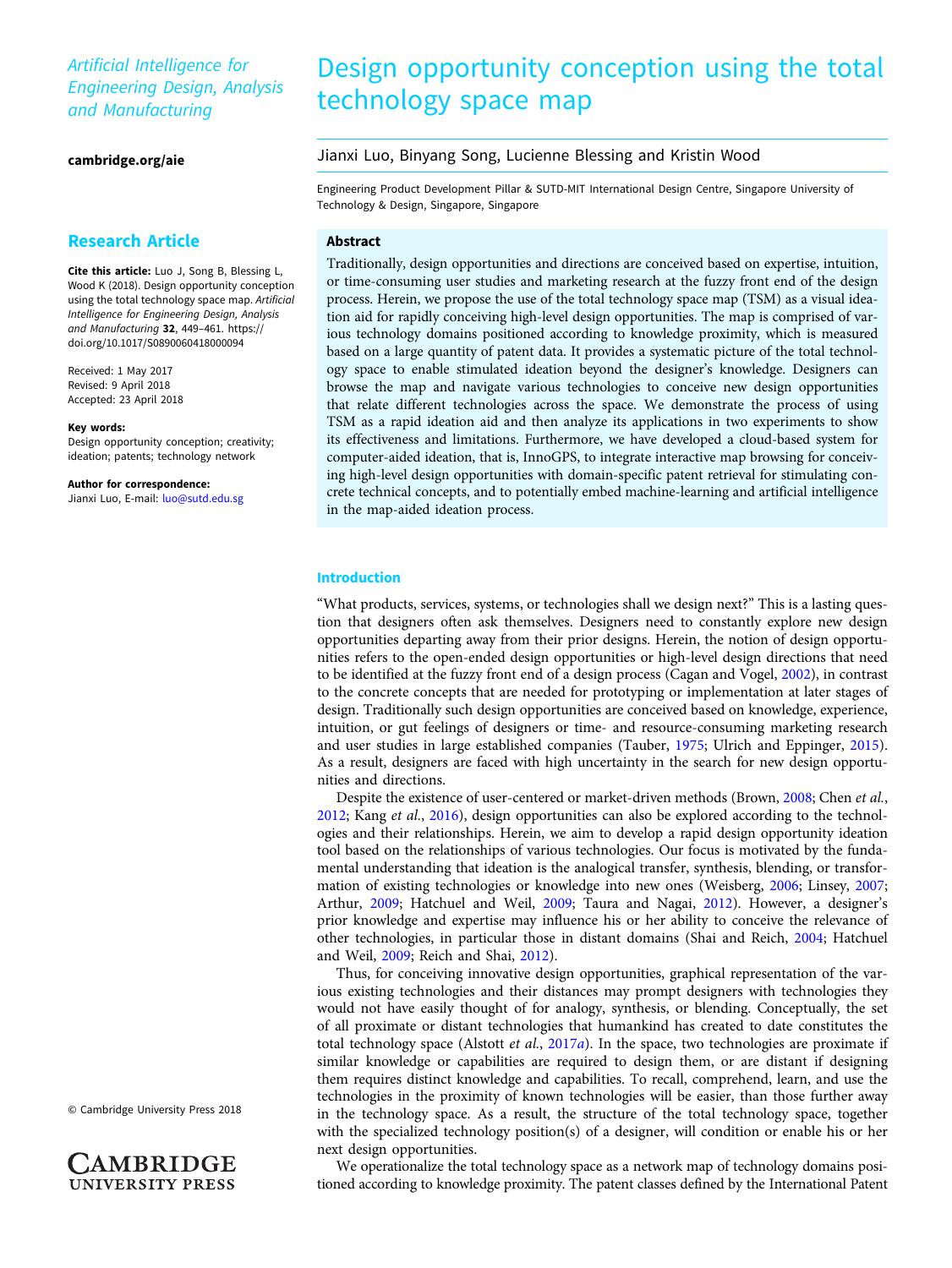Classification (IPC) approximate the domains, and their knowledge proximities are computed based on the references of patents to other patents. Our computation utilized more than five million patents for statistical significance. Designers can browse the map to navigate and relate various technologies as inspiration for new design opportunities. Such conception with a map of aggregate domains is expected to be rapid and result in abstract design opportunities and high-level design directions. These can then be used to start an actual design process and later generate more specific concepts. The utility of the total technology space map (TSM) for conceiving design opportunities and directions in the technology space is analogous to that of the geographical map for exploring places and finding directions in the physical space.

In brief, the goal of this paper is to introduce the total TSM as a rapid ideation tool for conceiving design opportunities at the fuzzy front end of the design process. In the following sections, we first introduce the TSM and demonstrate its use for design opportunity conception of spherical rolling robots (SRRs). Then we analyze its applications in two experiments (for artificial neural network (ANN) design opportunity conception and entrepreneurial design opportunity conception) to show its effectiveness and limitations as a rapid ideation aid. We further discuss the opportunities to digitalize the map for interactive browsing, integrate it with patent retrieval functions for technical concept generation, and embed machine-learning and artificial intelligence (AI) algorithms, in order to develop a system for computeraided ideation.

#### Literature review

In the literature and practice, some processes and methods have been in place for identifying new design opportunities at the fuzzy front end of the design process. With abundant time and resources, design engineers in established companies often conduct user studies, market analysis, marketing research, expert panels, brainstorming sessions, etc., to explore new design oppor-tunities (Chen et al., [2012;](#page-11-0) Ulrich and Eppinger, [2015;](#page-11-0) Kang et al., [2016\)](#page-11-0). Recently, design thinking (Brown, [2008](#page-11-0)) has gained popularity in practices for its emphasis on empathizing with and understanding of users to identify design opportunities. Cagan and Vogel [\(2002](#page-11-0)) had proposed integrated analysis of social, economic and technology factors and trends to identify the product opportunity gap. Such methods and processes are normally time- and resource-consuming. Entrepreneurs are often motivated by an intuitively conceived design opportunity from their own experiences, frustrations in daily life, dissatisfaction as a consumer, or hobbies to start up a new business (Rohan and Hornblower, [2008\)](#page-11-0).

In this paper, we focus on the ideation regarding technologies and their relationships for design opportunities at the fuzzy front end of a design process, and aim to develop a rapid design opportunity ideation tool. Despite the awareness of the importance to analyze the technologies to identify design opportunities (Cagan and Vogel, [2002](#page-11-0); Rohan and Hornblower, [2008](#page-11-0); Ulrich and Eppinger, [2015\)](#page-11-0), structured methods or tools are still underdeveloped in the literature.

Prior studies have suggested that new designs arise from analogical transfer (Weisberg, [2006](#page-11-0); Linsey, [2007](#page-11-0)), synthesis (Arthur, [2009;](#page-11-0) Youn et al., [2015\)](#page-11-0), blending (Taura and Nagai, [2012\)](#page-11-0), or other forms of transfer or transformation of existing knowledge, concepts, or technologies, often across different domains (Hatchuel and Weil, [2009](#page-11-0)). However, it remains a question

which technologies to transfer or transform and how a designer may proactively search for technology-based design opportunities. In particular, given the vast number of available technologies, the specialization of designers may condition their awareness of the technologies distant from the ones they are familiar with (Hatchuel and Weil, [2009\)](#page-11-0).

In fact, several methods and tools have been developed to facilitate the search for technologies across domains or disciplines. For instance, infused design facilitates the discovery and use of knowledge, methods, and solutions across domains using so-called combinatorial representations (Shai and Reich, [2004](#page-11-0)). The Interdisciplinary Engineering Knowledge Genome aids in the retrieval of knowledge and method structures in different technological domains (Reich and Shai, [2012](#page-11-0)). Design-by-analogy leverages the existing solutions in the source domain to solve a design problem in a target domain (Linsey, [2007\)](#page-11-0).

In particular, computational methods have been developed to retrieve patents as design stimuli from the patent database to sup-port TRIZ (Cascini and Russo, [2006;](#page-11-0) Li et al., [2012\)](#page-11-0) or design-by-analogy (Linsey et al., [2012;](#page-11-0) Fu et al., [2013](#page-11-0)a, [2014,](#page-11-0) [2015\)](#page-11-0). For example, Fu et al. ([2013](#page-11-0)a) quantified the functional analogy distance between different patented technologies, and created Bayesian networks of patents based on such distances to facilitate patent retrieval. Fu et al. [\(2013](#page-11-0)b) further reported that it is difficult for designers to conceive the relevance of analogically far patents, whereas "near-field" patents could effectively stimulate new concepts but with limited novelty. Their studies focused on the analogical distance between technologies as the key variable that condition analogical transfers.

The conceptual leap hypothesis in the design creativity literature has suggested that design stimuli from "far" sources contribute to novelty and are the best for creative breakthroughs (Gentner and Markman, [1997;](#page-11-0) Ward, [1998](#page-11-0); Tseng et al, [2008;](#page-11-0) Wilson et al, [2010](#page-11-0)), but it is difficult for designers to conceive the relevance of distant domains (Gick and Holyoak, [1980;](#page-11-0) Weisberg, [2006;](#page-11-0) Chan et al, [2015](#page-11-0)). Chan et al. ([2011](#page-11-0)) observed that far-field analogies led to new concepts of higher novelty but fewer concepts than near-field analogies. In a different experiment, Chan et al. ([2015](#page-11-0)) further observed that the most creative solutions arise from near distance stimuli, owing to easier perception and more obvious relevance to the design problem.

Fu et al. ([2013](#page-11-0)b) posited that stimuli across a moderate analogical distance between source and target domains are most favorable. Likewise, by measuring the historical combination frequency (which is opposite to novelty) of the set of prior technologies used in a patented invention, He and Luo ([2017](#page-11-0)) found that the inventions with moderate combination frequency, which Chan et al. [\(2015\)](#page-11-0) termed combination distance, present the highest invention value, measured by the future citations of a patented invention. In addition, Srinivasan et al. ([2017](#page-11-0)) allowed designers themselves to search and choose patents from the entire patent database (of Google Patents) for inspiration, and found that designers most frequently obtained inspiration from patents in a medium knowledge distance to the design problem. As such a distance increases, the novelty of generated concepts increases but their quality decreases. Despite the general understanding of the influences of such "distances" on ideation outcome, empirical findings have been mixed, in part due to the variety of ways to measure nearness or farness in contexts.

Taken together, the literature has implied the difficulty to conceive new design opportunities by relating to technologies in domains that are distant from the designer's specialization or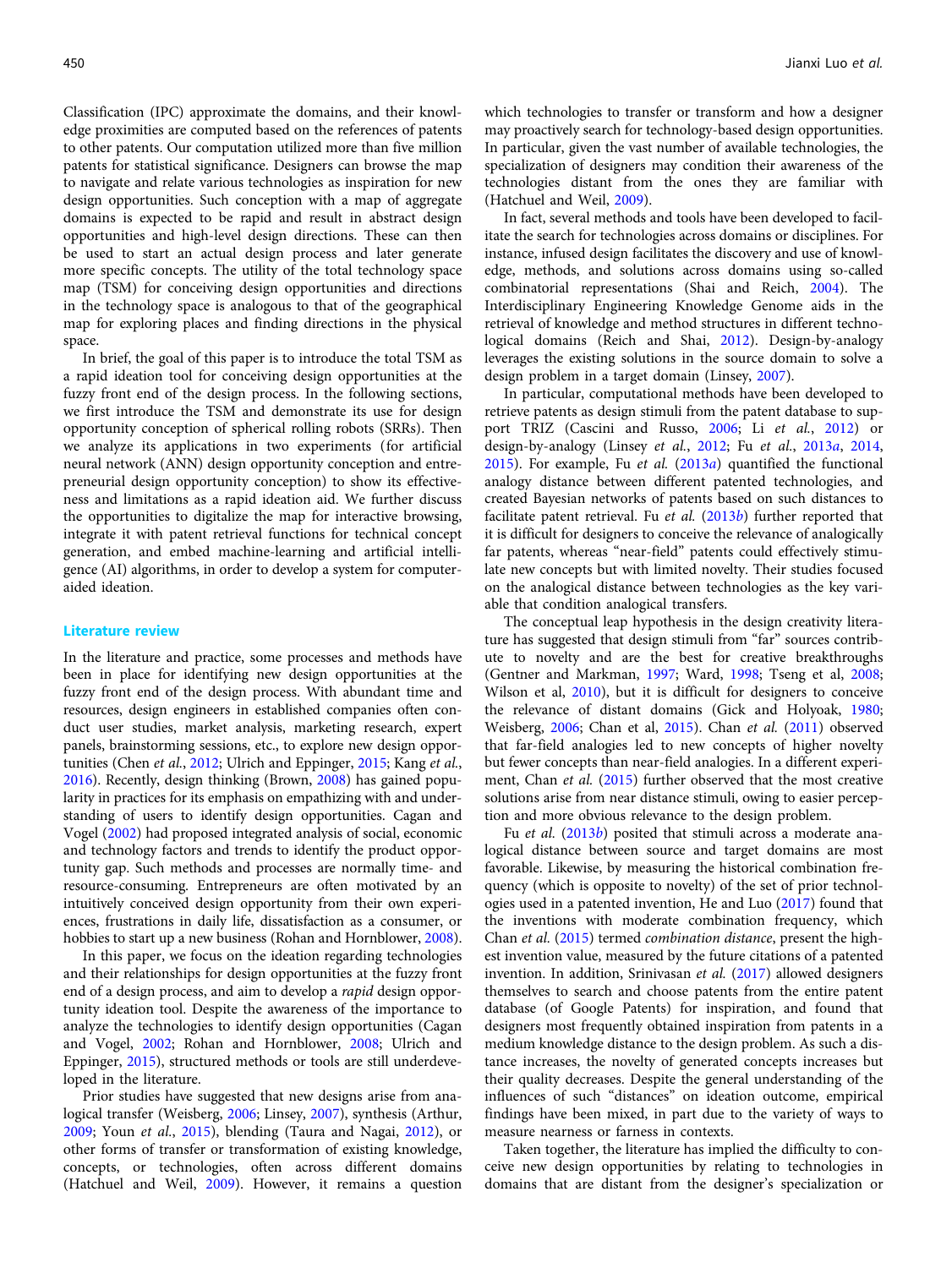design problem. Therefore, designers can be more guided and informed by a macro picture of the various technologies in the total technology space, as well as the information regarding their distances in the space, to seek for systematic inspiration. The Bayesian network of patents of Fu et al. ([2013](#page-11-0)a) quantifies and visualizes the analogical distances between different patents and the design problem, and thus designers can potentially use the network to identify patent stimuli near or far from the design problem. Their network only covers a small set of patents, and addresses a specific predefined design problem, as in most prior studies on patent retrieval for design stimulation.

Recent studies of patent data mapping have presented some large technology maps that are potentially useful for design ideation. These studies normally utilize an entire patent database to construct network maps of all the technology domains defined in patent classification systems (Kay et al., [2014](#page-11-0); Leydesdorff et al., [2014](#page-11-0)). Such network maps have been used to analyze the patent portfolio diversification of individual inventors (Alstott et al., [2017](#page-11-0)b), firms (Yan and Luo, [2017](#page-11-0)a), regions (Boschma et al., [2015\)](#page-11-0), and the design space evolution of a system product (Song et al., [2016\)](#page-11-0), but not yet to support design ideation. The aim of such maps to cover the entire technology space determines the nodes on the maps are technology domains (i.e., aggregations of technologies) and makes it not useful to inspire designers for concrete technical solutions. In this research, we propose to use such a macro TSM to aid in the rapid ideation of high-level design opportunities at the fuzzy front end of the design process.

# Methodology

#### The total TSM

We use the entire utility patent database of United States Patent and Trademark Office (USPTO) from 1974 to 2016 to construct the technology network map to represent the total technology space. We call the resultant map the total TSM. The database contains 5,256,505 US utility patents, and each of them is classified in one or multiple seven-digit IPC classes. The patent classification system provides a natural and hierarchical means to approximate all known technology domains and categorize the patents belonging to different domains. In the network map ([Fig. 1\)](#page-3-0), different nodes represent different technology domains and can be operationalized at different aggregation levels, for example, three-/ four-/five-/six-/seven-digit IPC classes. Prior research has suggested that three-digit IPC classes provide the best resolution and ease for visual analytics (Leydesdorff et al., [2014\)](#page-11-0). For example, the node F02 categorizes the patents for combustion engine technology, and B82 categorizes the patents for nanotechnology. This level of abstraction is the most suitable for our aim of conceiving design opportunities and directions.

After removing several undefined ones, we included a total of 121 three-digit classes in the network map to approximate the widest possible technology space. The 121 nodes, that is, technology classes or domains, are positioned on the map according to knowledge proximity. A qualified measure of knowledge proximity must capture the intuition that the knowledge and capabilities (e.g., human skills and physical equipment) required to design technologies in one domain can also be easily used for designing technologies in the other. In the literature, various measures for proximity have been proposed, primarily using the information of citations and classifications in patent documents (Joo and Kim, [2010](#page-11-0); Kay et al., [2014](#page-11-0); Leydesdorff et al., [2014](#page-11-0)).

In this study, we adopt the knowledge proximity metric depicted in Eq. (1), that is, the cosine of the angle between the two vectors representing two patent classes' distributions of citations to specific unique patents, formulated as

$$
\varphi_{ij} = \frac{\sum_{k} C_{ik} C_{jk}}{\sqrt{\sum_{k} C_{ik}^{2}} \sqrt{\sum_{k} C_{jk}^{2}}},
$$
\n(1)

where  $C_{ii}$  denotes the number of citations of all patents in patent class  $i$  to the specific patent  $j$ ;  $k$  belongs to all patents. The proximity value is between (0, 1) and indicates the similarity of the knowledge bases of two domains. This metric was found highly predictive on cross-domain technology diversification in the case study of Google and the development of its driverless car project (Luo et al., [2017](#page-11-0)) and highly correlated with and representative of many other alternative measures (Yan and Luo, [2017](#page-11-0)b). In this research, we used more than five million US patent records and their citation information to calculate Eq. (1) and estimate the proximities between all pairs of the 121 patent classes. The use of the richest possible historical data provides the best empirical approximation of knowledge distance.

The original technology network showed connection between almost all nodes: of a total of  $7260$  (=121 × 120/2) possible links, only 65 of them are not connected (i.e.,  $cosine = 0$ ). Meanwhile, we found most links are extremely weak and thus not informative. We then filtered the original network to a maximum spanning tree (MST) that only includes the strongest 120 links that connect the 121 technology domains, to reveal the backbone structure of the technology space. Finally, a force-directed algorithm minimizing graph energy (Kobourov, [2012](#page-11-0)) was applied to the MST to generate an aesthetically pleasing network layout. This layout is shown in [Figure 1](#page-3-0).

We visually examined the relative positions of different technology domains on the map based on our engineering knowledge. Its structure is generally satisfactory in that the technologies based on highly similar knowledge bases, for example, "electric communication" and "computing", are positioned proximately, and the technologies based on distinct knowledge bases, for example, "machine elements" and "infographics and display", hold distant positions on the map. Especially, the map reveals a few clusters of technologies, indicating such mega technology regions as mechanical, electronics, materials, bioengineering, information technology, etc.

The TSM provides a systematic picture of various technologies and the visual information of their relative distances or proximities. The designer may simply browse the technologies on the map to conceive design opportunities that relate his or her current technologies and expertise with other technologies found on the map. In the following, we use an example to demonstrate how to use the TSM to aid designers in the exploration and conception of new design opportunities.

#### Design opportunity conception using TSM

Assume we explore new product design opportunities for "Sphero", a SRR toy designed and commercialized by the company Sphero Inc.<sup>1</sup> Sphero has a spherical shape and is propelled

<sup>&</sup>lt;sup>1</sup>See more information of the toy and the company at <http://www.sphero.com/sphero>.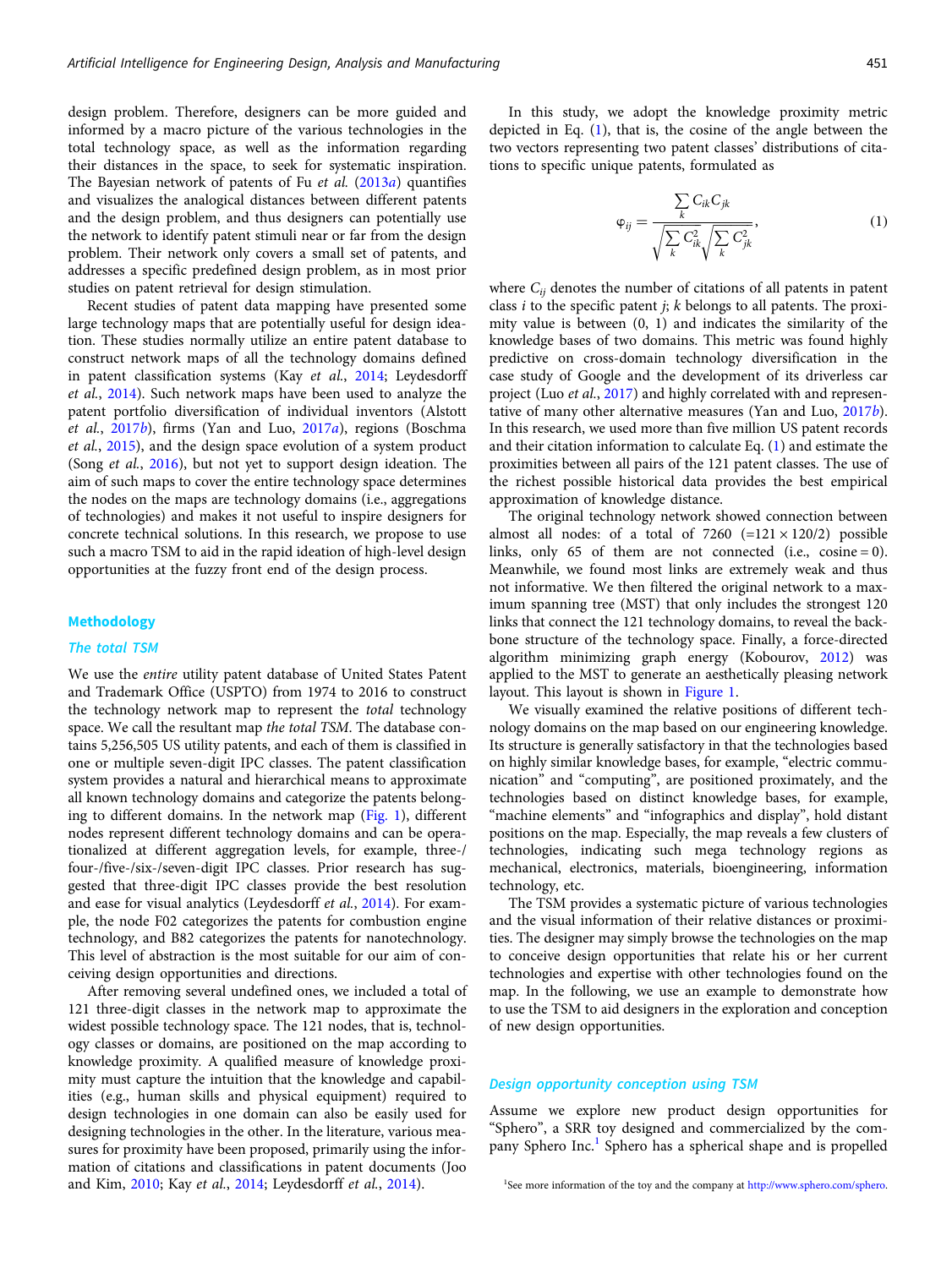<span id="page-3-0"></span>

Fig. 1. The total technology space map (TSM). Node size corresponds to the patent count from 1974 to 2016 in each represented IPC class.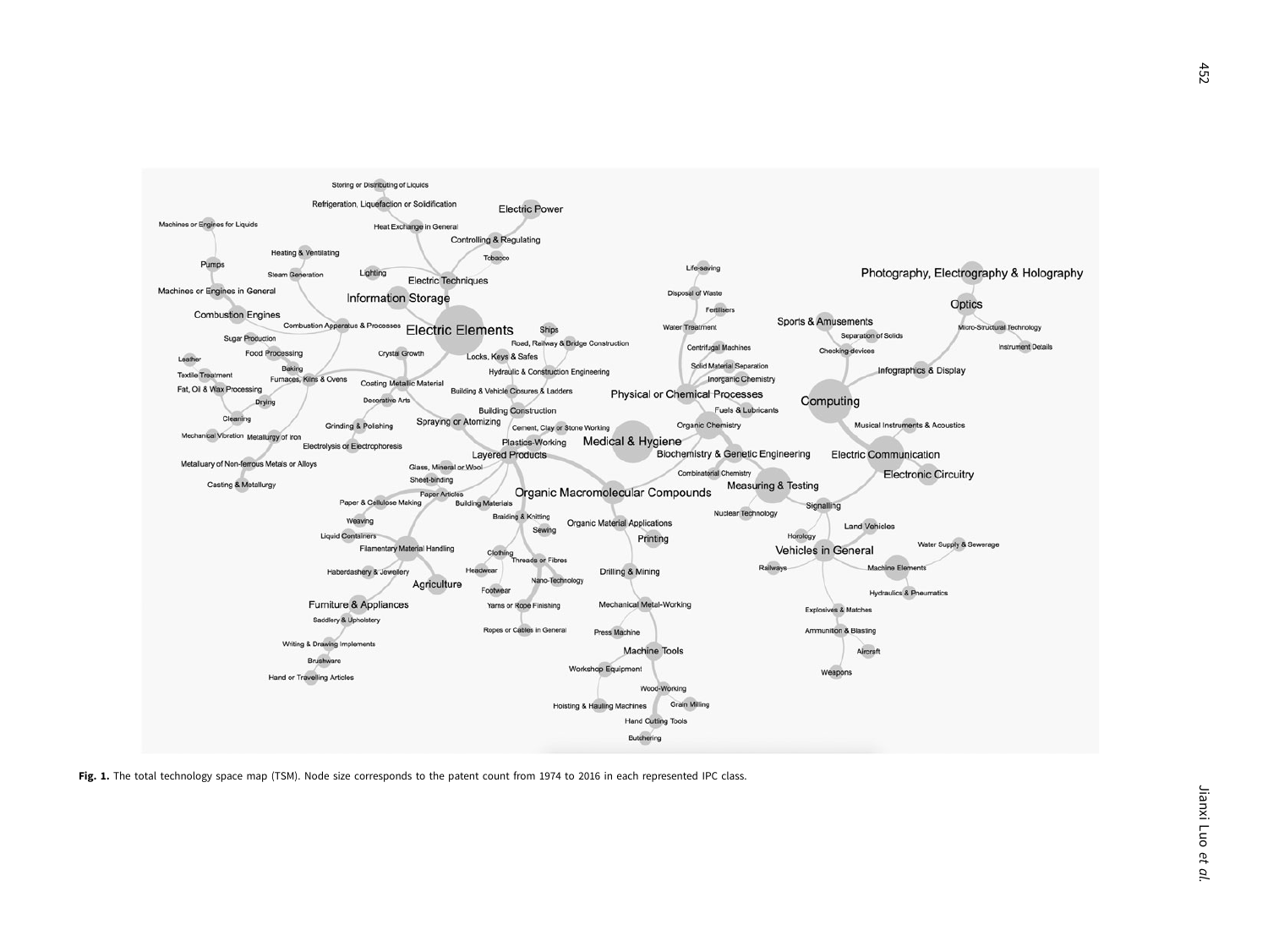

Fig. 2. Sphero (a generic SRR). Picture source: <http://www.sphero.com/sphero>.

by a self-contained cart, as shown in Figure 2. It has an on-board micro controller unit, and users may manipulate its motion remotely via a handset. Sphero has been designed and commercialized as a toy, falling into the domain "sports and amusements" on the map. The company wants to explore new product design opportunities extending beyond their prior toy products. This is indeed a common practice of designers, product managers, and companies.

The designer explores new design opportunities for SRRs by browsing the map and navigating the various technologies throughout the TSM, some of which are farther or closer than others to the domain "sports and amusement". Using the map may inspire the designers of Sphero Inc. to consider and relate other technologies for the design of SRRs. Such map navigation behavior is similar to how a traveler uses a geographical map to explore interesting sites or attractions to visit according to their distance or proximity in the physical space. By analogy, when we need the directions for new designs in the technology space, a map of various technologies with their distance or proximity information will be useful. Browsing the overall TSM may inspire the designer to conceive innovative design opportunities in at least two basic manners.

First of all, new design opportunities for SRRs may be conceived as applying SRRs to new applications in other technology domains. When browsing the map, the designer might be reminded of various technology domains, some of which he or she may be unfamiliar with. For instance, seeing "lighting" on the map, a designer may conceive potential applications of the SRRs in providing mobile lighting at home or in public spaces. Finding "agriculture" on the map may inspire the designer about the potential applications of SRRs for agricultural uses, such as soil loosening and fertilizer distribution on farmlands. "Weapon" may stimulate the conception of designing SRRs as bomb carriers or rolling platforms that support machine guns.

These ideas are potential SRR design opportunities (see annotations on the map in [Fig. 3\)](#page-5-0).

Alternatively, the designer may conceive design opportunities via leveraging technologies or solutions in other domains for new designs of the designer's current technologies or products. In the case of SRRs, seeing "infographics and display" near "sports and amusement" on the map might suggest the exploration of existing infographic or display technologies for potential uses in SRRs. Finding "combustion engines" on the map may stimulate the designer to consider using a combustion engine to propel a large SRR (for carrying goods or passengers). Observing "mechanical vibration" may motivate the designer to explore technologies that either suppress unwanted vibrations or generate useful vibrations for SRRs. These ideas are high-level design directions (annotated in [Fig. 3\)](#page-5-0).

The example above is basic and straightforward, and solely for the purpose of demonstrating how to use the TSM as a rapid ideation aid. The first author of the paper rapidly conceived these design opportunities in 10 min, even though he did not have any background in the respective domains, for example, weapons or mechanical vibration technologies. Coming up with these ideas within this short period of time would have been inconceivable without the map. In the next chapter, we present and analyze two experiments (i.e., real TSM use cases), two of several in which we applied the TSM as an ideation tool to enhance ideation practices, to show its value and limitations.

## Experiments of TSM as rapid ideation aid

# ANN design opportunity ideation

In July 2017, a group of young designers, that is, undergraduate students at Singapore University of Technology and Design (SUTD), took part in an international innovation contest on designing novel and useful applications of "ANN". This group of young designers brainstormed for 2 days, but only generated one transformative idea they wished to pursue: "extract the emotional implications of text messages and modifying an image of a face to resemble the same emotion". This idea can be classified in the sole domain "computing" in the TSM. Most ANN technologies today can be found in "computing". The students were concerned about the limited novelty of their design idea.

To enhance their exploration of design opportunities, we organized a 30-min ideation session using the TSM. We provided each of the designers with the map in [Figure 1](#page-3-0) printed on an A3 paper, asked them to individually browse the map for opportunities that relate ANN technology to the domains on the map, and annotate the conceived opportunities on the map with pointers to the corresponding inspiration domains. The seven maps annotated by seven designers contained 54 ideas of new ANN design opportunities, with reported inspiration from 29 different domains that have varied distances to "computing" in the technology space.

Some example ideas and the map nodes that inspired these ideas include: ANN suggesting fonts based on the semantics of a paragraph (inspired by the node "writing and drawing implements"), neural network arts (inspired by the node "decorative art"), and protein creation (inspired by "biochemistry and genetic engineering"), and so on. As shown in [Figure 4](#page-5-0), many ANN design opportunities were inspired by domains that are distant from the main domain of ANN, "computing". For example, five ideas were in "cloth", and another five ideas were in "writing and drawing implements". A search for "neural network" in the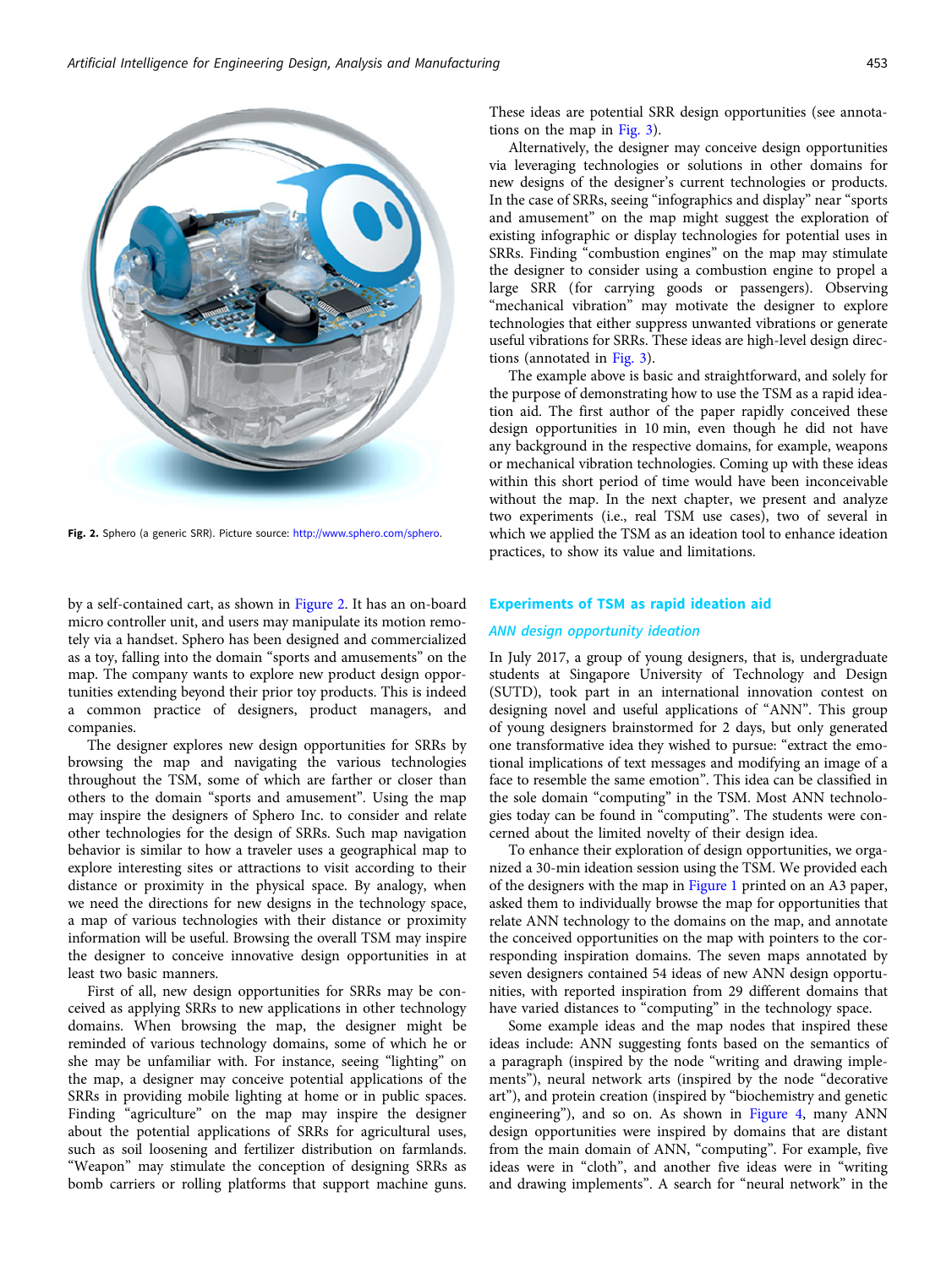<span id="page-5-0"></span>

Fig. 3. Example design opportunities conceived by applying SRRs to new applications in other domains (oval callouts), or by leveraging technologies in other domains for new designs of SRRs (rectangular callouts).



Fig. 4. The map nodes that inspired the largest numbers of new design ideas related to ANN. Numbers of ideas generated regarding a domain are reported in parentheses. Node color intensity corresponds to the number of patents found by the search using "neural network" as keywords. The grey nodes are domains where no ANN patent is found and represent the "white space" for innovation.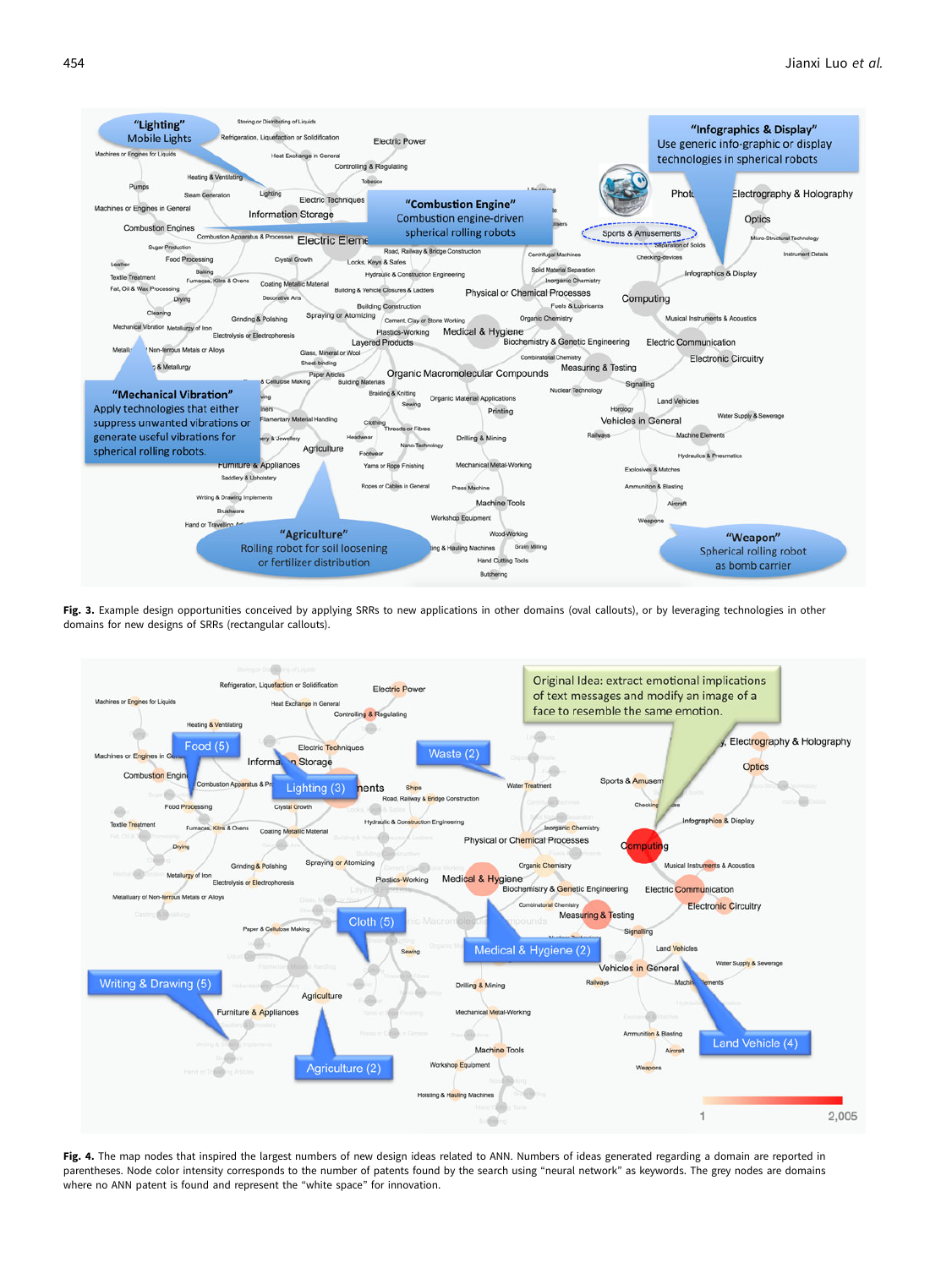patent database found no mention in the classes "cloth" or "writing and drawing implements". In contrast, the same search term resulted in 2005 patents in the class "computing", 279 patents in the class "measurement and testing" and 159 in the class "medical and hygiene". The inspiration domains with no or a small number of ANN prior arts represent the "white space" for innovation and may provide relatively novel design opportunities. The designers compared all the 54 ideas and selected one idea inspired by "writing and drawing implements" for prototyping. They eventually won the first place in the ANN design competition, and the judges gave high scores for novelty of their design.

We sought feedback from the designers regarding their experiences of using the TSM as a rapid ideation aid. All of them agreed that the map stimulated them to realize the potential of some technology domains that they would not likely have been able to conceive without browsing the map, due to the knowledge distance and their specialization and limited cognitive capacity to cross the knowledge distance. We received the same feedback from other cases in which we applied the TSM as a visual ideation aid, suggesting the map may indeed support designers to think beyond their specialization and familiar domains, and to consider technologies and domains at a large knowledge distance for design.

#### Entrepreneurial venture opportunity ideation

The ideation activity was conducted in one of the class sessions of the course "30.111 Entrepreneurship" at the SUTD, which is a technical elective course for final year undergraduate engineering students. The core experiential learning component of the course is a semester-long (13 weeks) entrepreneurial design project, which requires the student entrepreneurs to form a team, identify a technology-based venture opportunity, design and produce a working prototype, launch a crowdfunding campaign on Kickstarter.com, and then pitch to angel investors. Most of the projects in this course have been based on hardware designs, and Kickstarter.com requires a working prototype for the crowdfunding campaign. Designs and crowdfunding campaigns from the classes in 2015–2017 can be found at [http://www.tech-entre](http://www.tech-entrepreneurship.com/)[preneurship.com/.](http://www.tech-entrepreneurship.com/)

The design opportunity ideation activity was conducted identically twice for two class sessions<sup>2</sup> (group 1 and group 2) in week 3 in September 2017. At that point, the participants, that is, young technical entrepreneurs, have already decided about their venture ideas to design and prototype for the crowdfunding campaign, but have not entered the physical prototyping phase for the project. This situation in the entrepreneurial design project is a typical fuzzy front end. The participants were offered this ideation activity, and told that it would provide them an opportunity to explore broader and possibly better ideas for their design projects. A total of 54 students participated in the activity: 24 in group 1 and 30 in group 2. The activity consisted of the following steps:

- (1) Each participant was asked to report the current entrepreneurial vision of his or her team (item #1) and the initial design idea (item #2) to fulfil the vision in a report form, although this ideation activity was individual.
- (2) The participants were asked to pivot from their existing idea and generate alternatives that also could potentially fulfil the

<sup>2</sup>The course had two identical class sections each week, and participants were free to attend either one.

same vision (item #1). Pivoting is a common practice of technology entrepreneurs, when their original ideas fail to work or they need new opportunities for further growth despite past successes. The participants spent 30 min to rapidly ideate and generate as many new design ideas as possible and reported these as item #3 in the form, using one sentence per idea. Thus, these ideas represent abstract design opportunities.

- (3) The participants were given a brief introduction to the total TSM printed on A3 paper, and then asked to spend about 10 min to browse the map, identify the "original domains" on the map, that is, the technology domains of the product or technologies in the original idea (item #2) and report the original domains as item #4 in the form. Such a task allowed the participants to familiarize themselves with the technology domains and structure of the map.
- (4) The participants were given 30 min to browse the map and conceive new design opportunities that relate the 121 technology domains labeled on the map to their vision (item #1). They were also encouraged to either (1) apply their original design ideas (item #2) for new applications in other technology domains, or (2) leverage technologies or solutions in other domains to improve their original design idea. Using the provided form, the participants had to report the new ideas (item #5) together with the technology domains that inspired respective ideas, that is, the inspiration domains (item #6). As in step 2, each idea in item #5 had to be described in one sentence.

The resulting data were a one-page form per participant, containing:

- (1) A single sentence statement of the vision for his or her entrepreneurial design project;
- (2) A brief description of his or her current design idea to fulfil the vision;
- (3) New design opportunities rapidly conceived in 30 min;
- (4) Original domain(s): the technology domains, that is, threedigit IPC classes, of the product or technologies in the current idea;
- (5) New design opportunities rapidly conceived through browsing the map in 30 min;
- (6) Inspiration domain(s): the technology domains that provided inspiration for the newly conceived design opportunities in #5.

Data in the report forms allowed us to compare the quantities of design opportunities conceived without versus with browsing the TSM. Assessing the quality and novelty of the design opportunities conceived at this fuzzy front end was not meaningful due to the abstractness of the ideas (described in one sentence) at this stage. The 24 participants in group 1 conceived 126 design opportunities without the map and 165 new design opportunities with the map. The 30 students in group 2 conceived 149 design opportunities without the map and 216 new design opportunities with the map. It seems that the map enhanced rapid ideation productivity, as measured by the number of design opportunities conceived. In particular, we observed that without the map, most participants stopped ideation before 30 min ran out, and the use of the map aid allowed them to conceive new and more design opportunities.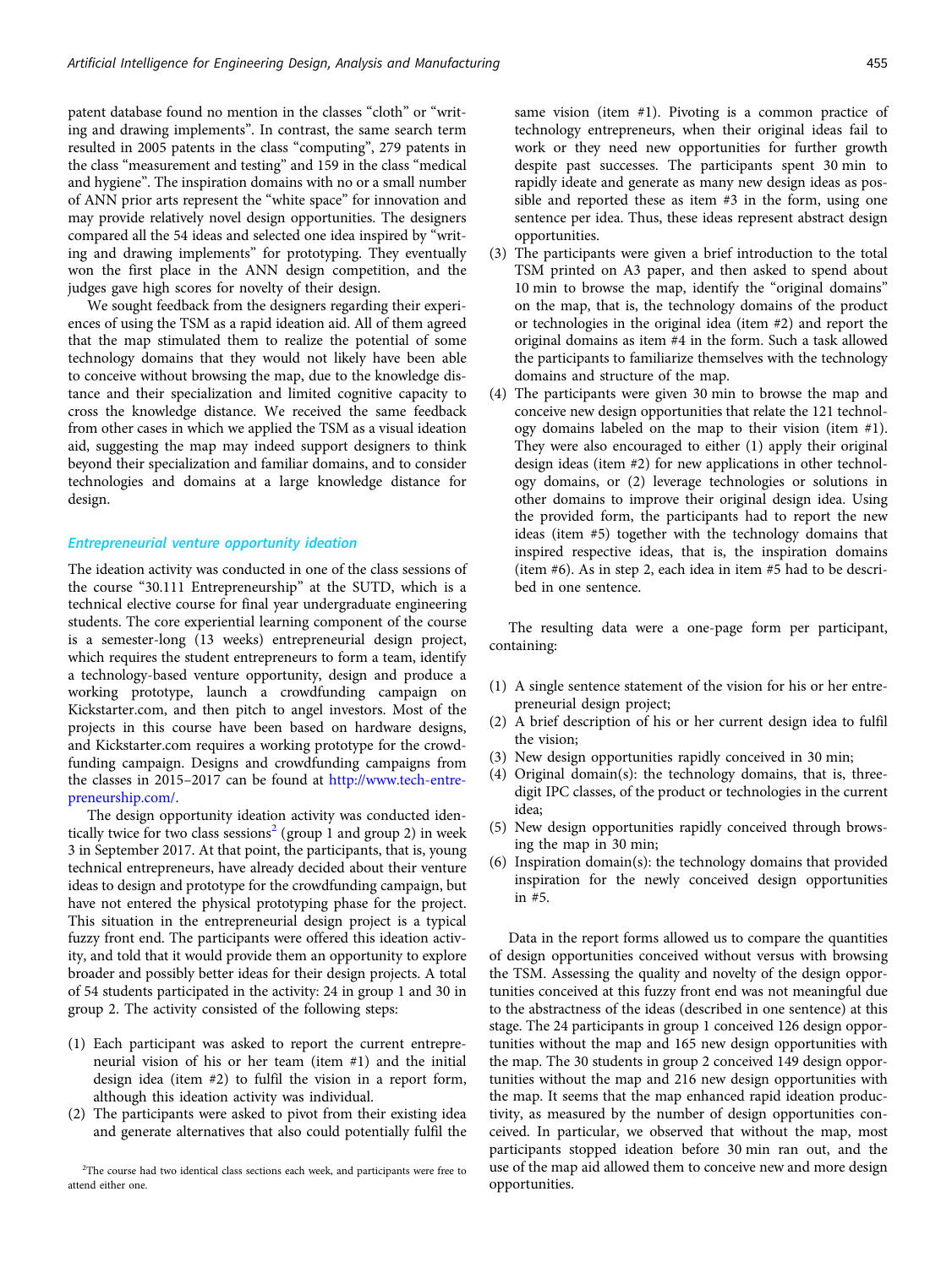The participants in both groups conceived a similar average number of design opportunities without the map aid (Fig. 5a) and with the map aid (Fig. 5b). With map browsing, the participants conceived about 40% more design opportunities on average (i.e., two more ideas per participant) than they did without the map, in either group  $(Fig. 5c,d)<sup>3</sup>$ . These differences are statistically significant based on pairwise t-tests, reported in Table 1. We also communicated with the participants after the rapid ideation activity. The feedback and comments include that the map is inspiring for out-of-the-box thinking, the big picture of various technologies prompts them of the relevance of some technologies or domains that they would not be able to think of or recall without the map, among others.

After the ideation exercise in week 3, students went through additional rounds of ideation, brainstorming, user surveying and market research, prototyping and testing, redesigns, etc. In week 10, 11 teams launched 11 Kickstarter campaigns. Despite the evolution of ideas and projects during the following 8 weeks, we find that the products in later Kickstarter campaigns inherited some elements of the initial design opportunities conceived during the ideation exercise in week 3. Particularly, eight out of 11 Kickstarter products exhibit elements of the initial design opportunities conceived without the TSM, whereas all 11 products inherited elements of the opportunities conceived with the TSM in week 3.

In addition, with inspiration from the literature (see "Literature review" section), we also investigated knowledge distance of conceptual leaps in the technology space between the original domains (item #4) and inspiration domains (item #6) for each new design opportunity conceived with browsing the TSM. Among the total 381 design opportunities, 361 were reported with valid information of their original and inspiration domains for distance analysis. For each of these design opportunities, we first calculated the average knowledge proximity of the inspiration domain(s) to the corresponding original domain(s), and then the proximity percentile of the design opportunity, that is, the percentage of all other non-original domains that have equal or lower average proximities to the original domain(s) than this inspiration domain(s). [Figure 6](#page-8-0) reports the probability distribution and cumulative probability distribution of the 361 conceptual leaps by their proximity.

The probably distribution's left skewness in [Figure 6a](#page-8-0) and the accumulative distribution curve's being above the main diagonal in [Figure 6b](#page-8-0) suggest that designers are more likely to conceive new design opportunities with the inspiration from domains more proximate to the original domains than from more distant domains.<sup>4</sup> That is, the inspiration for new design opportunities is strongly conditioned by the knowledge distance between the original domains and the inspiration domains as in our TSM. These results comply with the prior theoretical understanding on conceptual leaps, and suggest that the visual and quantitative information of the relative distances between different technology domains in this specific TSM in [Figure 1](#page-3-0) may provide indication

| <b>Table 1.</b> The t tests (with p-values in parentheses) for the pairwise comparisons |
|-----------------------------------------------------------------------------------------|
| of ideation performances without and with the map in two groups                         |

| ID in<br>Figure 5 | Comparison pairs                                  | <b>Difference</b> | $t$ -test ( $p$ -value) |
|-------------------|---------------------------------------------------|-------------------|-------------------------|
| (a)               | Group 1 without map<br>versus group 2 without map | 0.2833            | 0.4969(0.6214)          |
| (b)               | Group 1 with map versus<br>group 2 with map       | $-0.3250$         | $-0.3543(0.7246)$       |
| (c)               | Group 1 without map<br>versus group 1 with map    | $-1.6250$         | $-1.9608(0.0560)$       |
| (d)               | Group 2 without map<br>versus group 2 with map    | $-2.2333$         | $-3.1776(0.0023)$       |



Fig. 5. Comparison in average number of design opportunities conceived per participant with and without using the TSM aid in two groups: (a) distribution by proximity, (b) cumulative distribution by proximity.

on the potentials and challenges to conceive design opportunities that relate technology domains with varied distances.

#### Discussion: potentials and limitations

# Computer-aided ideation

Based on the foregoing results and the literature, when navigating technologies on the map to conceive new design opportunities, the designers should be aware of the natural ease and tendency to obtain inspiration from the domains near the present designs, that is, short conceptual leaps, and also be aware of the trade-offs of exploring proximate versus distant domains. In turn, such understanding can be programmed into a computer algorithm to provide intelligent recommendations of new technology domains for consideration and also inform the opportunities and challenges associated with knowledge proximity or distance, when designers navigate the domains on the map for inspiration.

For instance, an algorithm can be developed to recommend the designers a combination of technology domains with near,

<sup>&</sup>lt;sup>3</sup>A cross-comparison confirms that the participants in one group conceived 40% more design opportunities on average with the map aid than the participants in the other group without the map aid.

<sup>&</sup>lt;sup>4</sup>As a robustness check, we also analyzed the knowledge proximity between each of the original domains to each of the inspiration domains (totaling 1390 data points) and the average proximity between the entire set of original domains and each inspiration domain of the map-inspired new design opportunities (totally 451 data points). The qualitative patterns in [Figure 6](#page-8-0) hold when we tested these alternative ways of analyzing conceptual leaps.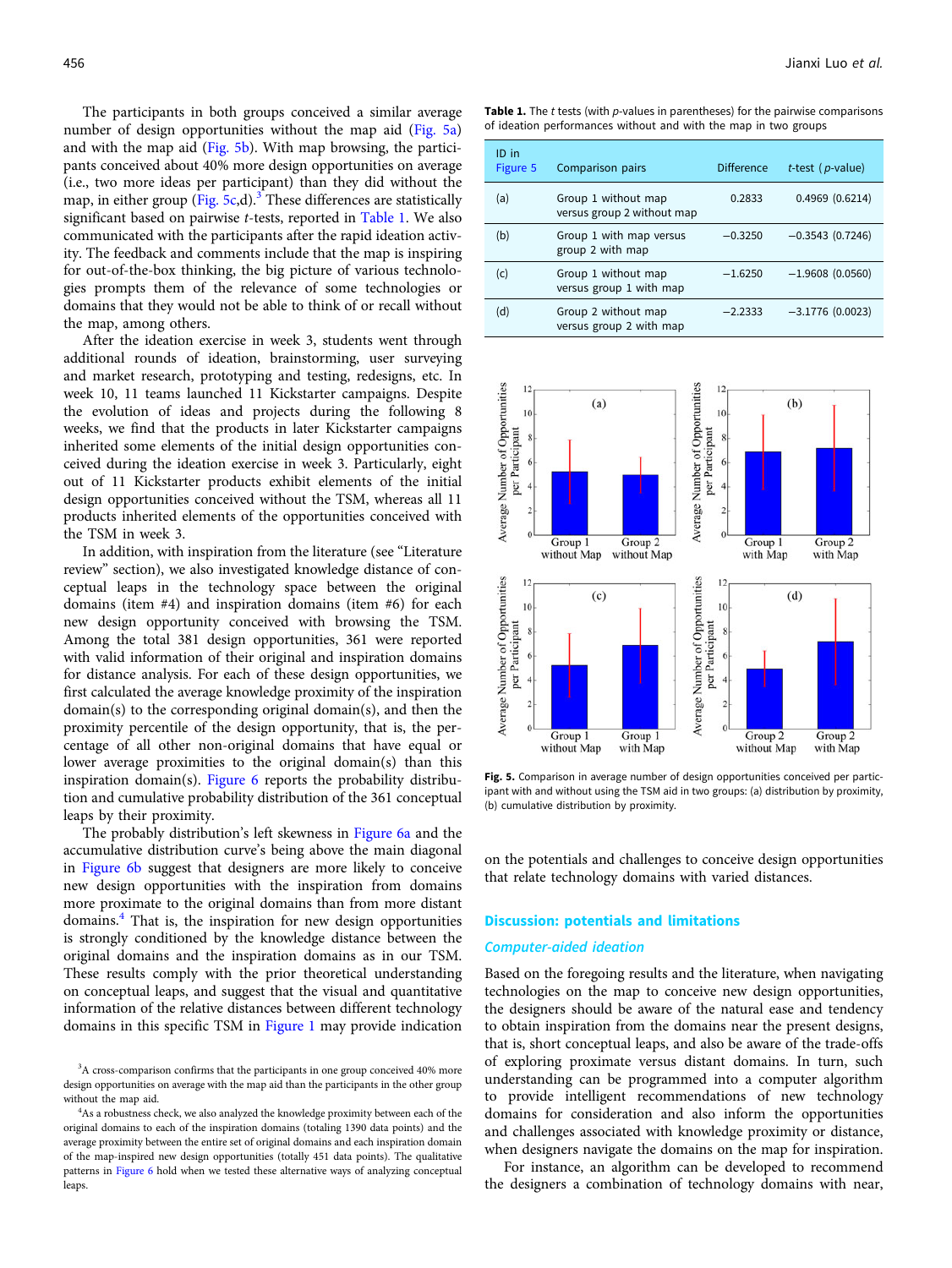<span id="page-8-0"></span>

Fig. 6. Distribution of conceptual leaps by knowledge proximity in the entrepreneurial design opportunity ideation activity. (a) Most cited and latest patents, leading inventors and companies in domain "C07 – organic chemistry". (b) Map-based recommendation of most proximate new domains for inspiration of new design opportunities extending from "C07 – organic chemistry".

moderate, and far distances to the original domains of his or her existing products or technologies, and also simultaneously provide theory-based intelligent advice regarding the pros and cons of exploring technologies and domains of different distances to the positions of the designer's current products or technologies. The computer program may embed features to record a designer's browsing behaviors and thus "learn" his or her subconscious preferences. With the machine-learnt preferences of the designer (e.g., novelty vs. ease), the computer algorithm may further make specific recommendations on technologies or domains to the designer, for either meeting the preferences or balancing their biases as aids for design opportunity conception. For example, if the designer has inputted his interest in novelty and radicalness into the software program, but the domains being browsed on the digital map on the computer are always near the original domain (s), the algorithm may intelligently recommend technologies farther from his or her original domain(s) for consideration. By contrast, if the designer prefers the ease and effectiveness of ideation, the system may focus the recommendations on technologies near the original domain(s).

Such machine-learning and intelligent recommendation functions (based on the theoretical understanding) and the TSM (if made digital and interactive) can be potentially integrated into a computer-aided ideation system to enhance designers' opportunity search and conception process at the fuzzy front end of the design process. With such a computer-aided ideation system, designers still make their own choices to pursue either balanced or biased design opportunity exploration strategies, but the exploration of the vast technology space will be more informed and guided by the theory-based artificial intelligent recommendations and advice. The system does not replace the human in terms of thinking and conceiving new opportunities, but aims to enhance human conception.

Furthermore, the TSM of technology domains illustrated in the present paper is most suitable to conceive abstract design opportunities or high-level design directions, instead of nuanced technical concepts that can be immediately prototyped and implemented. This in part results from our interest and need for the map to represent the total technology space and provide a systematic picture of various technologies that humankind has created today. Thus, the map is naturally at a macro level and the abstract nodes on the map represent domains or aggregations of

specific technologies at various levels, rather than actual technologies. In contrast, the patent network of Fu et al.  $(2013a)$  $(2013a)$  is concrete, but only covers a small set of patents to address a specific predefined function design problem.

After conceiving design opportunities from the inspiration of a domain on the TSM, to further conceive technically detailed design concepts (which have such specifics as sub-functions, components, structures, and working mechanisms for prototyping), the designer may further exploit and learn detailed technologies and specific methods, solutions, and techniques in a domain for inspiration. For instance, the Sphero toy designers can rapidly develop technical knowledge in the "agriculture" domain by working with experts specialized in that domain to actually pursue the perceived high-level design opportunity of rolling robots for fertilizer distribution in farmlands. To pursue vibrationrelated designs of SRRs, the designer may retrieve and read the patents classified in the IPC class B06 on "mechanical vibration" to learn and use specific mechanical vibration technologies. The designer may start with the most cited patents in B06 to first learn the foundational technologies in the domain and the most recent patents to learn the frontiers. The design information in patent documents may stimulate specific and technical design concepts.

In order to facilitate heuristic interactive map browsing for design opportunity conception, together with domain-specific patent retrieval for stimulating more detailed technical concepts, we have integrated the TSM and map-based functions, such as technology positioning (e.g., position "neural network" or "SRR" on the map), domain recommendation (according to interdomain knowledge proximity), and domain-specific patent retrieval (via API to directly access live data of the USPTO patent database) in a cloud-based computer-aided ideation system, that is, InnoGPS (accessible at [www.innogps.com](http://www.innogps.com)).

The digitalized TSM and data-driven InnoGPS can potentially enable a knowledge distance-based organization and visualization of the world's existing and growing technologies and design precedents from the patent databases or other design repositories. InnoGPS can further embed the above-mentioned machinelearning and AI functions to enhance the exploration of technology domains for high-level opportunity conception and the search for technologies as stimuli for technical concept generation, according to knowledge distances. [Figure 7](#page-9-0) shows two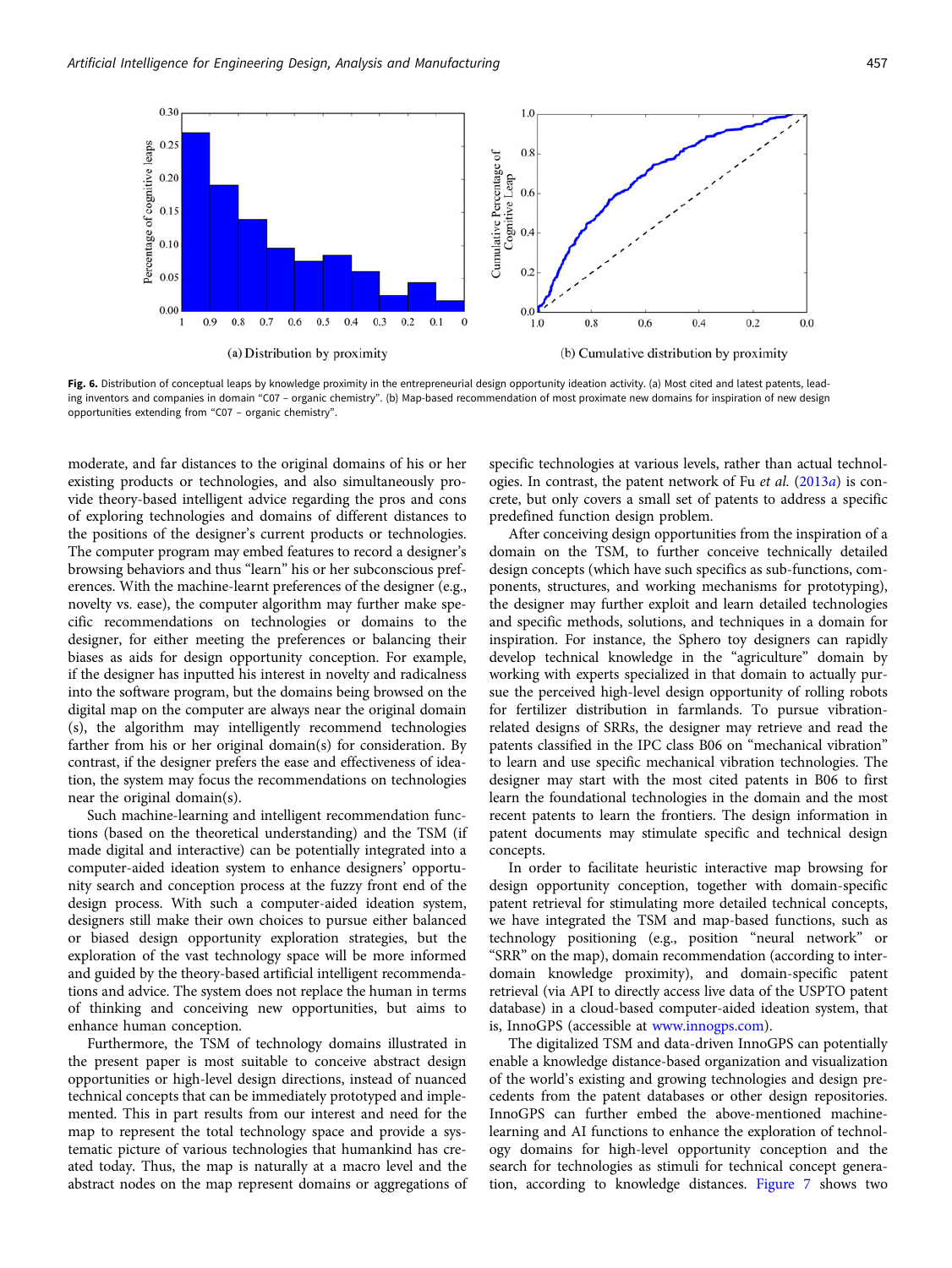<span id="page-9-0"></span>

(a) Most cited and latest patents, leading inventors and companies in domain "C07 - Organic Chemistry"

Fig. 7. InnoGPS interface screenshots [\(http://](http://)[www.innogps.com\)](http://www.innogps.com).



(b) Map-based recommendation of most proximate new domains for inspiration of new design opportunities extending from "C07 - Organic Chemistry"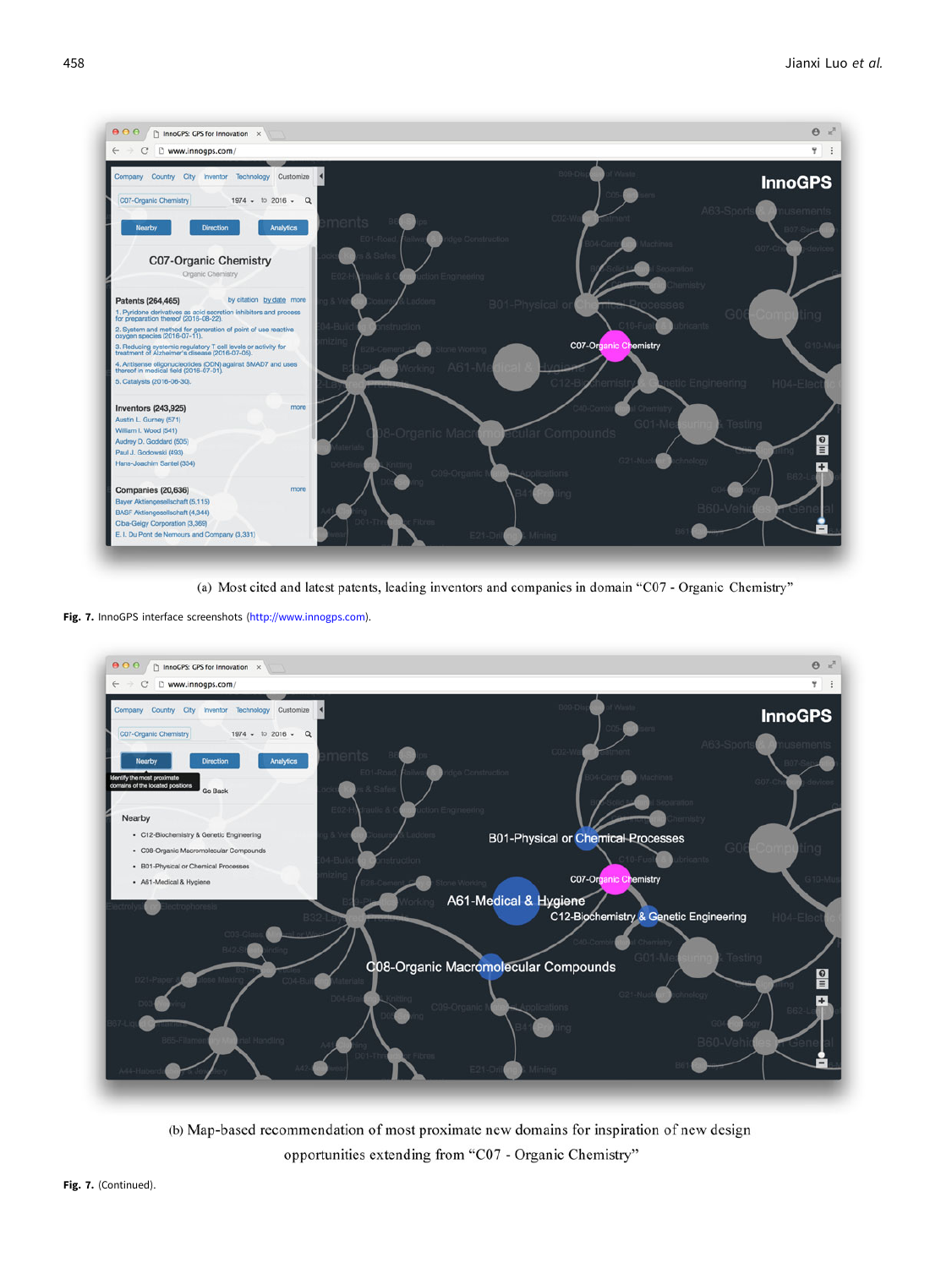screenshots of the interface of InnoGPS. Interested readers are invited to test using InnoGPS.

#### **Limitations**

In the present paper, we have focused on one specific TSM for introduction and demonstration purposes, and only compared the map-aided ideation with the basic ideation with no aid. For further validation of using a TSM with knowledge distance information for ideation, one can compare the outcomes of ideation experiments with browsing the TSM versus just a list of IPC class names. To systematically uncover the advantages, limitations, and applicabilities of the TSM-based ideation, in future research it will be important to conduct human experiments to benchmark it against alternative ideation techniques that are similarly aimed to support early phase design opportunity conception.

Also, the utilities of the TSM might be conditioned by a few design features of the map itself. First of all, the descriptions of technology domains, which are nodes in the map, may use different words and affect human perception about the corresponding technologies and the conception of design opportunities, when the designer browses and reads the map. In particular, the definitional resolution of "technologies domains" also matters. The network map in the present paper is comprised of three-digit IPC classes, which represent relatively broad and general technology domains according to functions and application areas of patents. Each three-digit IPC class can be further decomposed to fourdigit classes, each of which can be further decomposed into five-, six-, or seven-digit classes. Maps using finer grained IPC classes may provide more nuanced inspiration, than three-digit IPC classes. Also, patent classes defined in different classification systems, such as IPC, Cooperative Patent Classification (CPC) and United Patent Classification (USPC), as well as other hybrid classification systems, might provide different inspirations and thus conception outcomes.

Secondly, the knowledge proximity between technology domains can be measured using patent data in various ways. Different measures, for example, Jaccard Index, cosine similarity, and co-classification (for a summary and comparison of alternative measures, please refer to Yan and Luo, [2017](#page-11-0)b) using different information items in the patent documents, may lead to different map structures, which in turn affect the map navigation routes and thus conception outcomes. In this paper, we only experimented with one knowledge proximity measure to construct the TSM. It is still worth exploring the difference in conception outcomes from using alternative maps based on different measures in future research.

In addition, different visualizations and structure layouts of the same network might also affect the map navigation behaviors and conception outcomes. In the present study, the map is created by applying a force-directed algorithm to the MST of the original network. Force-directed algorithm, if applied to a less filtered network, may lead to a different network layout. Heat map, tree map, and contour map are alternatives to network graphs for visualizing the technology space. On such maps, technology domains are still positioned relatively according to their knowledge proximities, despite no links visualized.

In sum, there exist alternative ways to create an empirical map of the total technology space. Despite its demonstrated utility of the TSM based on three-digit IPC classes, cosine similarity metric, and MST layout in this paper, it is unclear if this specific TSM

provides the best design opportunity conception outcome. Therefore, the natural next step is to conduct more systemic human experiments to compare alternative TSM designs and also benchmark the TSM-based ideation with other ideation techniques aimed for the same utility. Such comparative and benchmarking studies may potentially identify optimal map designs among the alternatives, as well as proper strategies, procedures, and conditions for the effective use of TSM.

## Concluding remarks

To summarize, this paper presents the total TSM as a rapid ideation aid for designers to conceive new design opportunities at the fuzzy front end of the design process. A designer may simply browse the map to navigate various technologies and relate them as a way to quickly conceive new design opportunities. The two experiments suggest that the TSM enables designers to conceive innovative design opportunities across greater knowledge distance, and also conceive more opportunities than they do without the map aid. Interested readers may print out the TSM in [Figure 1](#page-3-0) and use it to explore design opportunities for their own specialized design practices.

This research contributes to design creativity studies and practice. The TSM aims to make the exploration and conception of new design opportunities more proactive, guided, scientifically grounded, and visually informed. The TSM based on mining the patent data is not new in the information science literature, but was not previously used to support design ideation. Compared with the ideation methods that are used in later stages of design and aimed for solution concepts for prototyping and implementation, the TSM is suitable for conceiving abstract design opportunities and high-level directions at the fuzzy front end. Compared with traditional user studies, expert panels, and market research to identify design opportunities at the fuzzy front end, the TSM does not require any human or financial resources for the rapid ideation of design opportunities.

Particularly, we have integrated the TSM and various mapbased functions into the cloud-based system for computer-aided ideation, that is, InnoGPS, to enable interactive digital map browsing for high-level design opportunity conception as well as patent retrieval for stimulating technical concept generation. Machine learning through designers' map browsing behaviors and creativity theory-based AI recommendation functions can be potentially added into the system to enhance the human process of design opportunity conception.

However, this study is still preliminary. The paper has primarily focused on introducing and demonstrating the method and tool, and only reported evidence on the advantage of ideation using a specific TSM (based on three-digit IPC classes, cosine similarity knowledge distance metric, and MST visualization layout) over basic ideation without any aid. Future research should compare the effects of alternative TSM designs to potentially identify optimal maps for specific use contexts or conditions. Future research should also benchmark the TSM-based ideation method against alternative ideation techniques for early phase design opportunity conception, in order to further uncover the advantages, limitations, and applicabilities of the TSM and then develop procedures and strategies for its effective uses in context.

Acknowledgments. This research is supported by SUTD-MIT International Design Centre (IDC, idc.sutd.edu.sg, IDG31300112) and Singapore Ministry of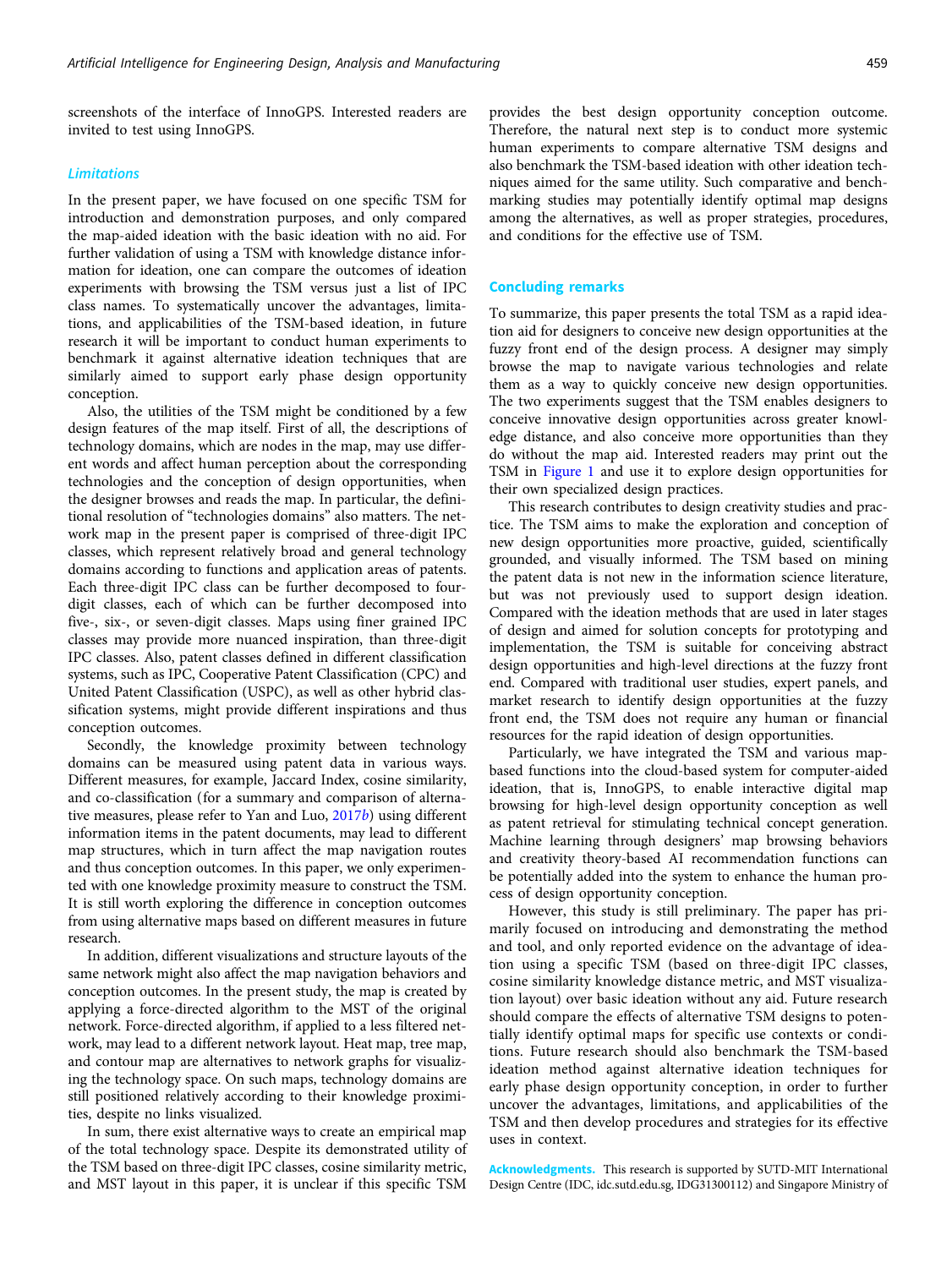<span id="page-11-0"></span>Education Tier 2 Academic Research Grant (T2MOE1403). The authors are also thankful to the comments from the participants of the Design Creativity workshop at the 17th Conference on Design Computing and Cognition at Northwestern University in 2016.

#### References

- Alstott J, Triulzi G, Yan B and Luo J (2017a) Mapping technology space by normalizing technology relatedness networks. Scientometrics 110, 443–479.
- Alstott J, Triulzi G, Yan B and Luo J (2017b) Inventors' exploration across technology domains. Design Science 3, e20.
- Arthur BW (2009) The Nature of Technology: What it is and How it Evolves. New York City, NY: Free Press, Simon & Schuster.
- Boschma R, Balland P-A and Kogler DF (2015) Relatedness and technological change in cities: the rise and fall of technological knowledge in US metropolitan areas from 1981 to 2010. Industrial and Corporate Change 24, 223–250.
- Brown T (2008) Design thinking. Harvard Business Review 86, 84–92.
- Cagan J and Vogel CM (2002) Creating Breakthrough Products: Innovation from Product Planning to Program Approval. Upper Saddle River, NJ: FT Press.
- Cascini G and Russo D (2006) Computer-aided analysis of patents and search for TRIZ contradictions. International Journal of Product Development  $4(1-2), 52-67.$
- Chan J, Dow SP and Schunn C (2015) Do the best design ideas (really) come from conceptually distant sources of inspiration? Design Studies 36, 31–58.
- Chan J, Fu K, Schunn C, Cagan J, Wood K and Kotovsky K (2011) On the benefits and pitfalls of analogies for innovative design: ideation performance based on analogical distance, commonness, and modality of examples. Journal of Mechanical Design 133, 081004.
- Chen W, Hoyle C and Wassenaar HJ (2012) Decision-based Design: Integrating Consumer Preferences into Engineering Design. Berlin, Germany: Springer Science & Business Media.
- Fu K, Cagan J, Kotovsky K and Wood K (2013a) Discovering structure in design databases through function and surface based mapping. Journal of Mechanical Design 135, 031006.
- Fu K, Chan J, Cagan J, Kotovsky K, Schunn C and Wood K (2013b) The meaning of "near" and "far": the impact of structuring design databases and the effect of distance of analogy on design output. Journal of Mechanical Design 135, 021007.
- Fu K, Murphy J, Otto K, Yang M, Jensen D and Wood KL (2014) Function based design-by-analogy: a functional vector approach to analogical search. Journal of Mechanical Design 136, 101102–101000.
- Fu K, Murphy J, Yang M, Otto K, Jensen D and Wood K (2015) Design-byanalogy: experimental evaluation of a functional analogy search methodology for concept generation improvement. Research in Engineering Design 26, 77–95.
- Gentner D and Markman AB (1997) Structure mapping in analogy and similarity. American Psychologist 52, 45–56.
- Gick ML and Holyoak KJ (1980) Analogical problem solving. Cognitive Psychology 12, 306–355.
- Hatchuel A and Weil B (2009) C–K design theory: an advanced formulation. Research in Engineering Design 19, 181–192.
- He Y and Luo J (2017) Novelty "sweet spot" for invention value. Design Science 3, e21.
- Joo SH and Kim Y (2010) Measuring relatedness between technological fields. Scientometrics 83, 435–454.
- Kang N, Ren Y, Feinberg FM and Papalambros PY (2016) Public investment and electric vehicle design: a model-based market analysis framework with application to a USA–China comparison study. Design Science 2, e6.
- Kay L, Newman N, Youtie J, Porter AL and Rafols I (2014) Patent overlay mapping: visualizing technological distance. Journal of the Society of Information Science an Technology 65, 2432–2443.
- Kobourov SG (2012) Force-directed drawing algorithms. In Tamassia R (eds), Handbook of Graph Drawing and Visualization. Boca Raton, FL: CRC Press, pp. 383–408.
- Leydesdorff L, Kushnir D and Rafols I (2014) Interactive overlay maps for US patent (USPTO) data based on International Patent Classification (IPC). Scientometrics 98, 1583–1599.
- Li Z, Tate D, Lane C and Adams C (2012) A framework for automatic TRIZ level of invention estimation of patents using natural language processing, knowledge-transfer and patent citation metrics. Computer-Aided Design 44, 987–1010.
- Linsey J, Markman A and Wood K (2012) Design by analogy: a study of the WordTree method for problem re-representation. Journal of Mechanical Design 134, 041009.
- Linsey JS (2007) Design-by-analogy and representation in innovative engineering concept generation. Doctoral Dissertation at The University of Texas at Austin, United States.
- Luo J, Yan B and Wood K (2017) InnoGPS for data-driven exploration of design opportunities and directions: the case of Google and its driverless car project. Journal of Mechanical Design 139, 111416.
- Reich Y and Shai O (2012) The interdisciplinary engineering knowledge genome. Research in Engineering Design 23, 251–264.
- Rohan D and Hornblower J (2008) Identifying venture opportunities. Teaching Case E-323, Graduate School of Business, Stanford University.
- Shai O and Reich Y (2004) Infused design. I. Theory. Research in Engineering Design 15, 93–107.
- Song B, Triulzi G, Alstott J, Yan B and Luo J (2016) Overlay patent network for analyzing design space evolution: the case of hybrid electrical vehicles. 14th International Design Conference, May 16–19, Cavtat, Dubrovnik, Croatia.
- Srinivasan V, Song B, Luo J, Subburaj K, Elara MR, Blessing L and Wood K (2017) Investigating effects of analogical distance on ideation performance. International Design Engineering and Technology Conference, IDETC 2017, Cleveland, Ohio, Untied States.
- Tauber EM (1975) Discovering new product opportunities with problem inventory analysis. The Journal of Marketing 39, 67–70.
- Taura T and Nagai Y (2012) Concept Generation for Design Creativity: A Systematized Theory and Methodology. Belin, Germany: Springer Science & Business Media.
- Tseng I, Moss J, Cagan J and Kotovsky K (2008) The role of timing and analogical similarity in the stimulation of idea generation in design. Design Studies 29, 203–221.
- Ulrich K and Eppinger S (2015) Product Design and Development, 6th Edn. New York City, NY: McGraw-Hill.
- Ward TB (1998) Analogical distance and purpose in creative thought: Mental leaps versus mental hops. In Holyoak KJ, Gentner D and Kokinov BN (eds), Advances in Analogy Research: Integration of Theory and Data from the Cognitive, Computational, and Neural Sciences. Sofia: New Bulgarian University.
- Weisberg RW (2006) Creativity: Understanding Innovation in Problem Solving, Science, Invention, and the Arts. Hoboken, NJ: John Wiley and Sons.
- Wilson JO, Rosen D, Nelson BA and Yen J (2010) The effects of biological examples in idea generation. Design Studies 31, 169–186.
- Yan B and Luo J (2017a) Filtering patent maps for visualization of diversification paths of inventors and organizations. Journal of the Association for Information Science and Technology 68, 1551–1563.
- Yan B and Luo J (2017b) Measuring technological distance for patent mapping. Journal of the Association for Information Science and Technology 68, 423–437.
- Youn H, Strumsky D, Bettencourt LM and Lobo J (2015) Invention as a combinatorial process: evidence from US patents. Journal of the Royal Society Interface 12, 20150272.

Jianxi Luo is an Assistant Professor of Engineering Product Development at the Singapore University of Technology and Design (SUTD), where he leads the Data-Driven Innovation Lab. He is also the associate director of SUTD Technology Entrepreneurship Programme. Dr. Luo completed his B.S. (2001) and M.S. (2004) degrees in Thermal Engineering and Automotive Engineering at Tsinghua University, his M.S. degree (2006) in Technology & Policy, and Ph.D. degree (2010) in Engineering Systems at Massachusetts Institute of Technology. His research focuses on mining, analyzing, visualizing and making sense of large scale design and innovation data to develop theories, methods and tools to enhance